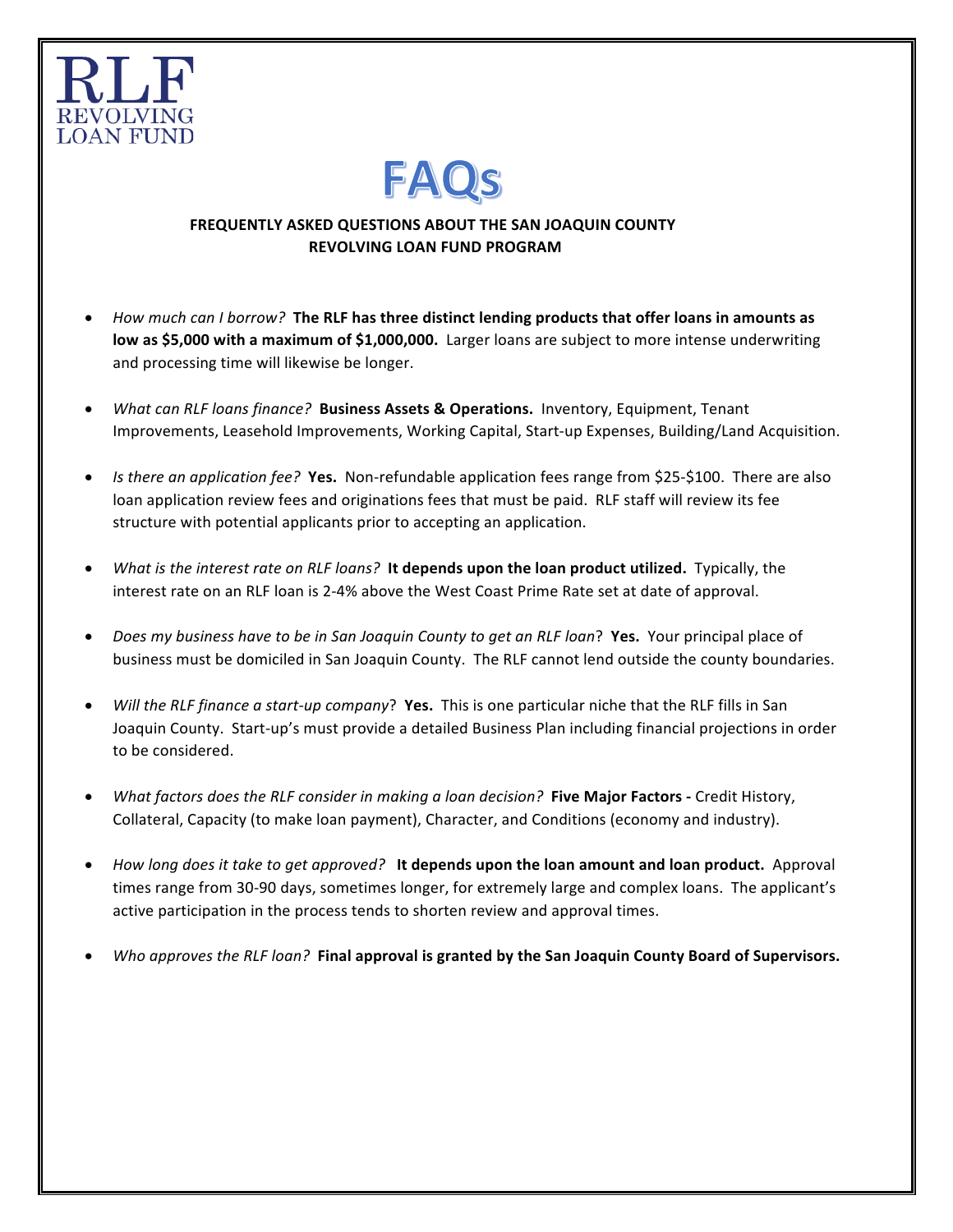

- *Do I have to have a minimum credit (FICO) score to apply?* **No.** There is no minimum credit score required, however; the RLF is bound to abide by Prudent Lending Practices as set forth by the United States Department of Commerce, Economic Development Administration (EDA). As a rule-of-thumb, an applicant(s) with a FICO score below 600 will be need to provide a compelling argument for consideration.
- *I* have heard that *I* must be denied by another lender before I can seek an RLF loan, is that true? Yes. The RLF cannot compete with private financial institutions. Therefore, an applicant must first seek financing from a traditional source – bank, credit union, etc., and be denied. The RLF will require evidence of the credit denial before accepting an application.
- *I* don't have bad credit, but *I* don't have a long history of debt repayment either, is there an opportunity *for* me to have a co-signer or provide some other evidence of surety? **Yes.** The RLF will consider thirdparty guarantors who possess the desired resources, credit history, etc., that minimizes the risk of loss to the RLF.
- *I* have had a repossession(s), collection account(s), late payment(s) that appear on my credit report. *Does that mean I am ineligible to apply?* **No.** You may still apply but those credit challenges will likely affect your FICO score. Older derogatory credit items are given less weight in the application review process.
- *Does the RLF make unsecured loans i.e. loans without collateral?* No. The RLF typically approves loans that have a 1:1 collateral coverage ratio. That means that the value of the collateral is not less than the loan amount.
- *How does the RLF value collateral*? It depends upon the type of collateral. Real estate is either valued by an appraisal or similar approach, while equipment, inventory, and accounts receivable are based upon actual book values set forth in the applicant's financial statements, or if to be purchased based on purchase price (invoices, Purchase Orders, estimates, etc.).
- *Can I borrow up to the estimated value of my collateral?* **No.** The RLF discounts the value of collateral pledged by up to 50% depending upon the asset. For example, equipment is discounted 50%, while the lendable value of real estate is 80% since it is typically more marketable.
- *Does the RLF finance 100% of an applicant's project?* No. The RLF's Administrative Plan requires a 15% cash contribution by the applicant/borrower to the total project budget. For example, a \$100,000 financing need would necessitate the applicant/borrower contributing \$15,000, resulting in a RLF loan of \$85,000.